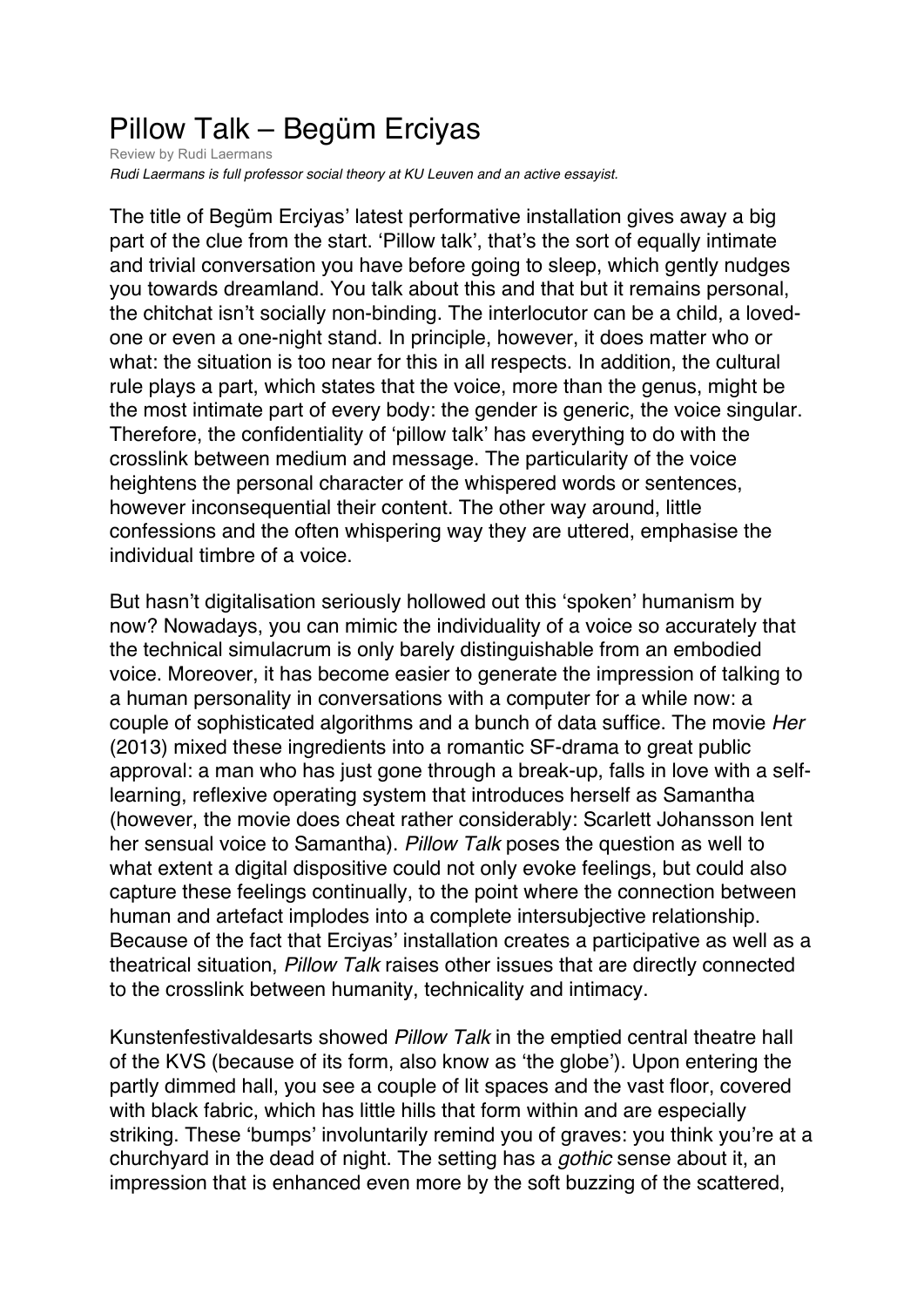resounding and interfering voices of the participants who are already taking part. Furthermore, there is the height of the room: when you look up, it seems as if the nightly firmament embraces your infinitesimal body.

You follow previously given instructions that a light signal will determine the spot where you will lay down. You have to curl up against one of the bulges on the floor, which will feel unexpectedly soft; only when you do this, you notice the small curve in the embracing little hill. That is why it seems like you curl up against a body that is in front of you with its legs pulled up. Then, a female voice requests in English that you huddle even closer. This strengthens the ambiguity we identify with theatre. Even though you are not a spectator but a performer, the situation encourages you to act as if you are caught up in an intimate situation right before going to bed. This 'what if'-clause, without which literary fiction and theatricality can't exist, does of course require the familiar *suspension of disbelief*. You're not lying in bed or on the sofa with your head on a pillow against a loved-one – but you make an abstraction of an actual situation in a way that it could in fact be real. If you refuse to conceive this (imagine this), the performance (the installation) simply doesn't work. The operating system continually takes the lead by asking simple questions. 'How is the weather today?' is a socially predictable opening question. You mumble something about the drizzle you just experienced while walking there, after which the equally predictable question follows about the weather the next couple of days. These are trivial warm-up questions that, as it soon turns out, define the road as well-thought-out programmed stepping stones to a more intimate dialogue. The fictional pillow talk takes a first personal turn when the mechanical voice asks you to describe the room around you 'to me'. Your attempt to be as accurate as possible is answered by the compliment that 'they' can see the surroundings in front of them completely. A little while later, the remark follows that 'they' are becoming a little dizzy from the speed with which your eyes scan the room.

'Ask me seven questions, which I will answer with yes or no', 'Tell me how you feel today' …: without realising, you're caught up in a slightly *unheimlich* feeling of intimacy. Exposing oneself personally to a stranger who you only have fleeting contact with, happens regularly (it's not without its logic: because the other person exists outside your direct social network, he can't share any secrets either). But accepting the invitation of a machine that asks you to sing *Killing me softly* together or to take a nap together? At first sight, the 'suspension of disbelief', crucial to the theatre, is seriously tested in this situation. Even the digital voice you hear tests your faith: it sounds far from human. The tiny speaker next to your ear broadcasts a consistent, sometimes cracking metallic sound that emphasises the simili-character of the mimicked female timbre. When 'she' suddenly says 'I like your voice', this remark rather confuses you: you can hardly answer with a variation on 'I like your voice too'?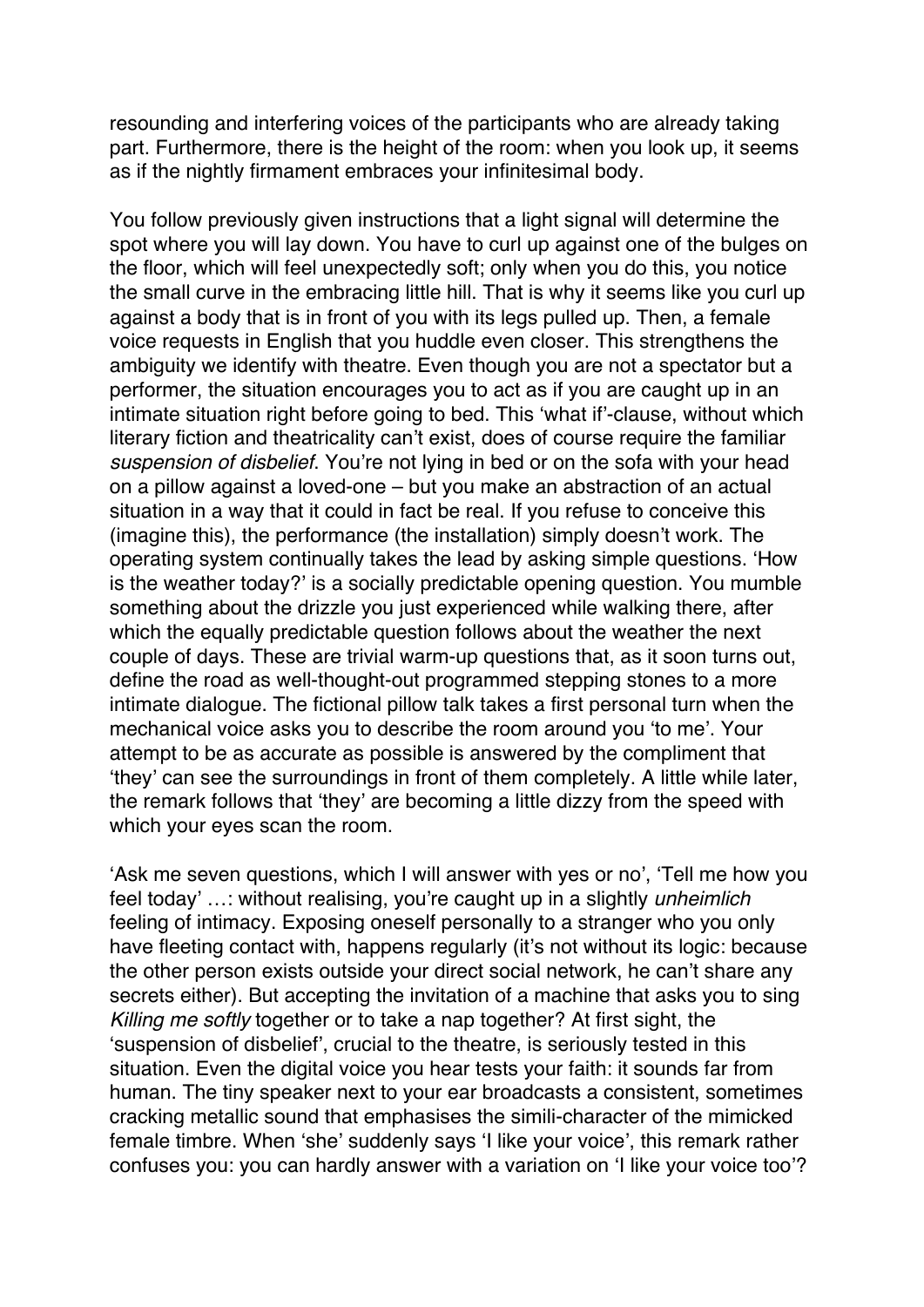The used algorithms aren't very sophisticated either. You quickly realise that the operating system abruptly changes the subject or tries to get out of it with a 'uhu' or 'funny' when asked a somewhat difficult question. Still, the installation works. Firstly, this has to do with the specific performativity of intimate communication. It doesn't merely represent feelings, but construes them as well: without this mechanism, there would be no melodrama or other sentimental genres. Tender words usually evoke ditto emotions, and someone who is treated lovingly, generally develops warm feelings for the speaker ('usually', 'generally': cold fish are of course no curiosity amongst the human race). This effect is the same with non-human artefacts that talk using a personal or intimate register. That is why *Pillow Talk*, in the first place, demonstrates the autonomous power of words, the act-uality of *speech acts*, separate from the statute of the speaking entity. More importantly than this general eloquence, is the effect of denial that the *suspension of disbelief* produces without fail. Precisely because you know that you find yourself in an unreal situation, emotional projections and phantasms get free rein. The fact that the female voice in your ear sounds very fake and the given answers seem prefabricated, doesn't really matter just because of that. You find yourself in the safe zone of fiction, a zone that allows fantasising, no, requires it. And so you project your personal feelings onto the metallic female voice and say, against every probability, that you do find the voice endearing. This emotional engagement receives an extra dimension because you are directly involved yourself. Different from a regular *black box*-performance, you're not watching on from a distance. On the contrary, your words are crucial to the success of the performance. Because of this personal involvement, you will start to believe even more in the space that is opened by your own 'suspension of disbelief' – in the reality of a digital voice that sounds audibly fake and in the feigned intimacy. 'I know, but still…' plays a part in every fictional context, but this act of belief gains intensity when the involved 'I' literally becomes the subject – '*subiectum'* means base – of the involved fiction (this is indeed also true for every actor: without the belief in the character one plays, one can only create a lifeless puppet show).

*Pillow Talk* is participatory theatre in which you yourself are the main character, and this because you participate and because of the slightly perfidious game of provoked projections onto the mechanical female voice that talks to you in a situation you immediately recognise as intimate. This in design straightforward performance makes a simple yet enriching point: within a non-theatrical set-up it demonstrates how much the basic convention of the theatre influences our personal interaction with the digital world (that is why it made sense that *Pillow Talk* is set within a theatre hall during Kunstenfestivaldesarts). Of course, all of the vocal technology amounts to the creation of a simulation. However, the factual functioning of this simulacrum